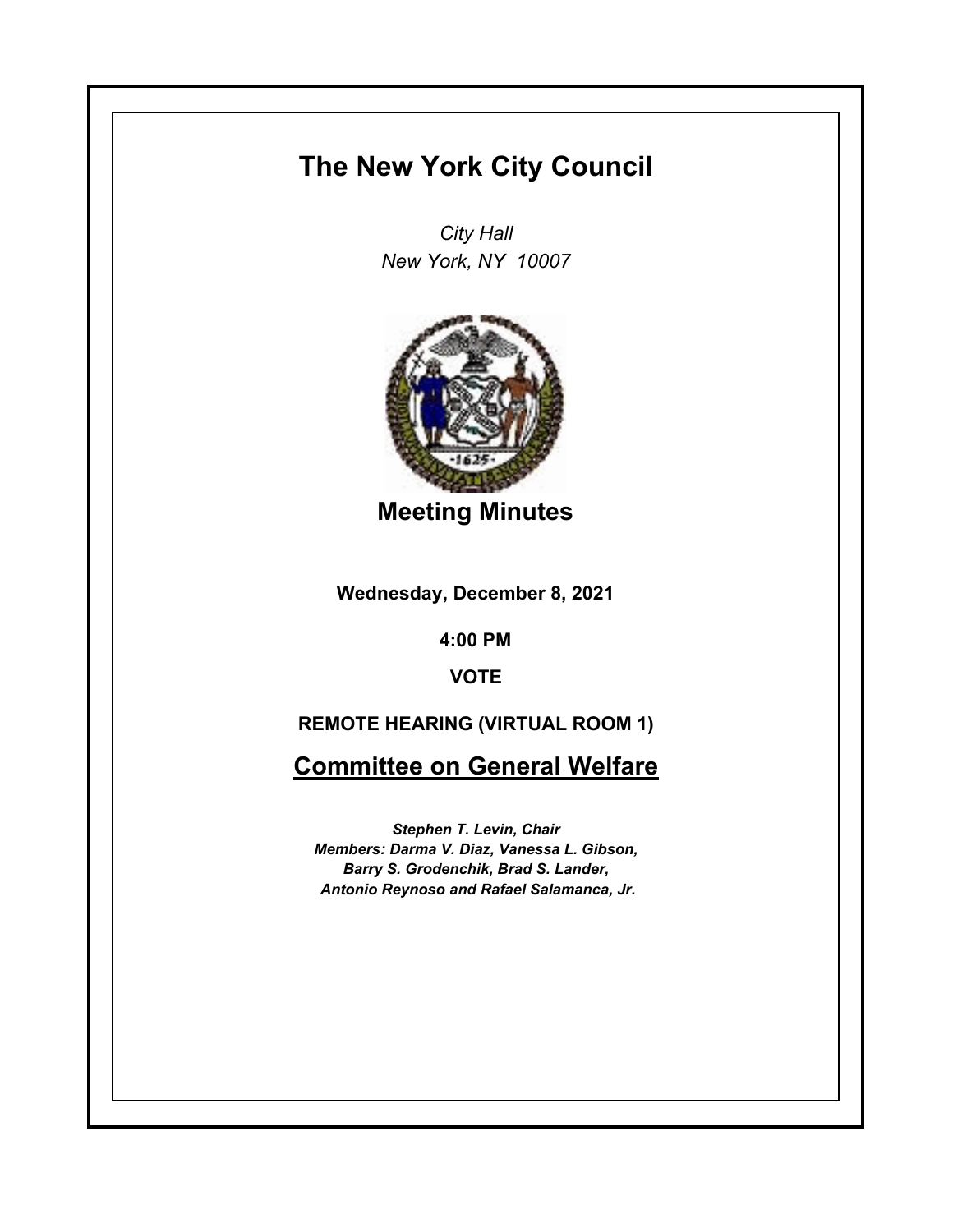| Roll Call     |                                                                                                                                                                                                                                                                                                                                                                                                                                                                                                                                                                                                     |
|---------------|-----------------------------------------------------------------------------------------------------------------------------------------------------------------------------------------------------------------------------------------------------------------------------------------------------------------------------------------------------------------------------------------------------------------------------------------------------------------------------------------------------------------------------------------------------------------------------------------------------|
|               | <b>Present:</b> Levin, D. Diaz, Gibson, Grodenchik, Lander and Salamanca Jr.                                                                                                                                                                                                                                                                                                                                                                                                                                                                                                                        |
|               | Absent: Reynoso                                                                                                                                                                                                                                                                                                                                                                                                                                                                                                                                                                                     |
|               | Other Council Members Attending: R. Diaz Sr.                                                                                                                                                                                                                                                                                                                                                                                                                                                                                                                                                        |
| Int 0147-2018 | A Local Law to amend the administrative code of the city of New                                                                                                                                                                                                                                                                                                                                                                                                                                                                                                                                     |
|               | York, in relation to reporting on supportive housing                                                                                                                                                                                                                                                                                                                                                                                                                                                                                                                                                |
|               | Attachments: Summary of Int. No. 147-A, Summary of Int. No. 147, Int. No. 147, January<br>31, 2018 - Stated Meeting Agenda, Hearing Transcript - Stated Meeting<br>01-31-2018, Minutes of the Stated Meeting - January 31, 2018, Committee<br>Report 4/24/18, Hearing Testimony 4/24/18, Hearing Transcript 4/24/18,<br>Proposed Int. No. 147-A - 12/6/21, Committee Report 12/8/21, Hearing<br>Transcript 12/8/21, Committee Report - Stated Meeting, December 9, 2021<br>- Stated Meeting Agenda, Int. No. 147-A (FINAL), Fiscal Impact Statement,<br>Hearing Transcript - Stated Meeting 12-9-21 |
|               | Proposed Int. No. 147-A                                                                                                                                                                                                                                                                                                                                                                                                                                                                                                                                                                             |
|               | This Introduction was Hearing Held by Committee                                                                                                                                                                                                                                                                                                                                                                                                                                                                                                                                                     |
|               | Attachments: Summary of Int. No. 147-A, Summary of Int. No. 147, Int. No. 147, January<br>31, 2018 - Stated Meeting Agenda, Hearing Transcript - Stated Meeting<br>01-31-2018, Minutes of the Stated Meeting - January 31, 2018, Committee<br>Report 4/24/18, Hearing Testimony 4/24/18, Hearing Transcript 4/24/18,<br>Proposed Int. No. 147-A - 12/6/21, Committee Report 12/8/21, Hearing<br>Transcript 12/8/21, Committee Report - Stated Meeting, December 9, 2021<br>- Stated Meeting Agenda, Int. No. 147-A (FINAL), Fiscal Impact Statement,<br>Hearing Transcript - Stated Meeting 12-9-21 |
|               | This Introduction was Amendment Proposed by Comm                                                                                                                                                                                                                                                                                                                                                                                                                                                                                                                                                    |
|               | Attachments: Summary of Int. No. 147-A, Summary of Int. No. 147, Int. No. 147, January<br>31, 2018 - Stated Meeting Agenda, Hearing Transcript - Stated Meeting<br>01-31-2018, Minutes of the Stated Meeting - January 31, 2018, Committee<br>Report 4/24/18, Hearing Testimony 4/24/18, Hearing Transcript 4/24/18,<br>Proposed Int. No. 147-A - 12/6/21, Committee Report 12/8/21, Hearing<br>Transcript 12/8/21, Committee Report - Stated Meeting, December 9, 2021<br>- Stated Meeting Agenda, Int. No. 147-A (FINAL), Fiscal Impact Statement,<br>Hearing Transcript - Stated Meeting 12-9-21 |
|               | This Introduction was Amended by Committee                                                                                                                                                                                                                                                                                                                                                                                                                                                                                                                                                          |
|               | <b>Enactment No: 2022/003</b>                                                                                                                                                                                                                                                                                                                                                                                                                                                                                                                                                                       |
|               |                                                                                                                                                                                                                                                                                                                                                                                                                                                                                                                                                                                                     |
|               |                                                                                                                                                                                                                                                                                                                                                                                                                                                                                                                                                                                                     |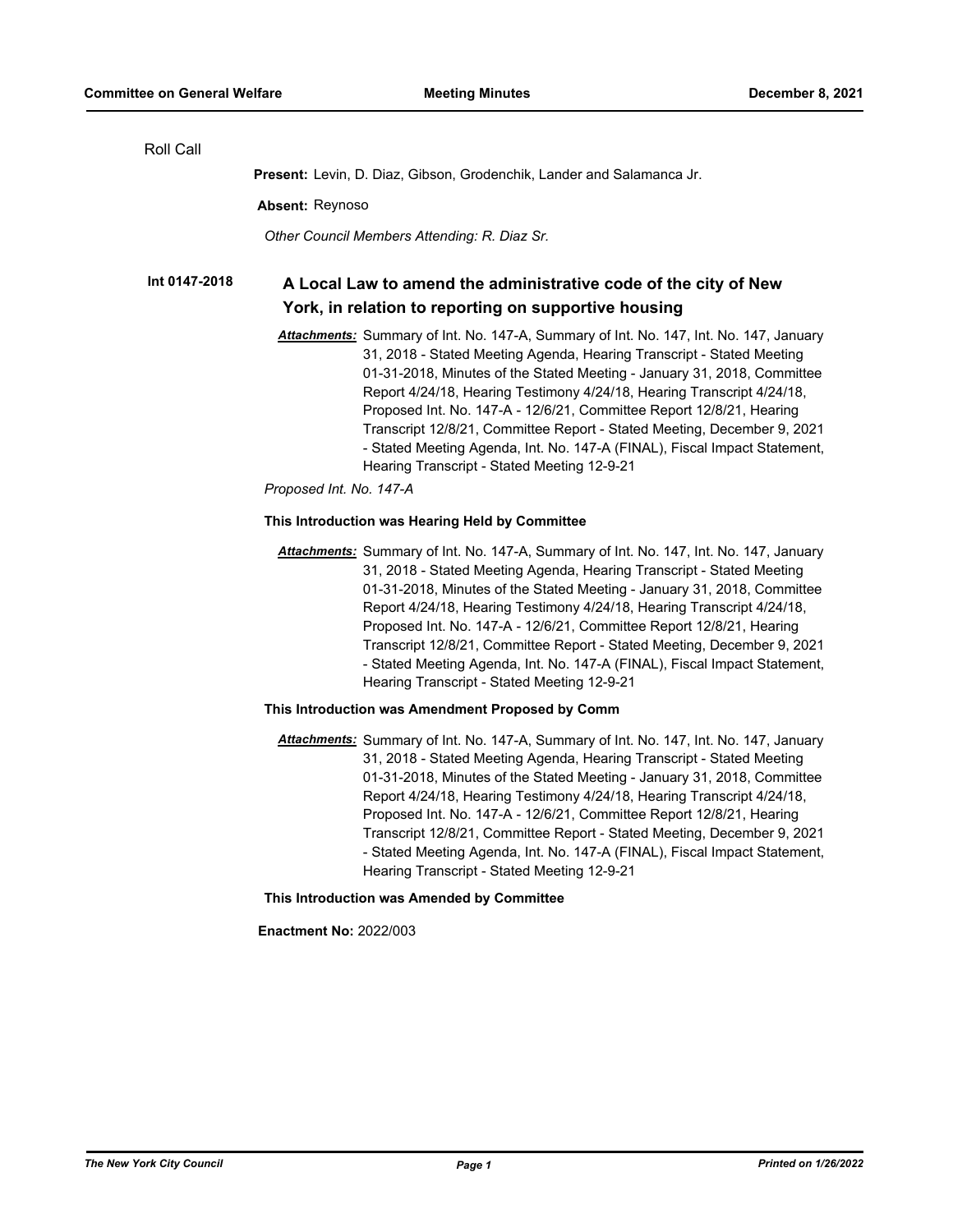#### **A Local Law to amend the administrative code of the city of New York, in relation to reporting on supportive housing Int 0147-2018-A**

*Attachments:* Summary of Int. No. 147-A, Summary of Int. No. 147, Int. No. 147, January 31, 2018 - Stated Meeting Agenda, Hearing Transcript - Stated Meeting 01-31-2018, Minutes of the Stated Meeting - January 31, 2018, Committee Report 4/24/18, Hearing Testimony 4/24/18, Hearing Transcript 4/24/18, Proposed Int. No. 147-A - 12/6/21, Committee Report 12/8/21, Hearing Transcript 12/8/21, Committee Report - Stated Meeting, December 9, 2021 - Stated Meeting Agenda, Int. No. 147-A (FINAL), Fiscal Impact Statement, Hearing Transcript - Stated Meeting 12-9-21

## **A motion was made that this Introduction be Approved by Committee approved by Roll Call.**

- **Affirmative:** 6 Levin, D. Diaz, Gibson, Grodenchik, Lander and Salamanca Jr.
	- Absent: 1 Reynoso

**Enactment No:** 2022/003

#### **A Local Law to amend the administrative code of the city of New York, in relation to a supportive housing tenant's bill of rights Int 2176-2020**

*Attachments:* Summary of Int. No. 2176-A, Summary of Int. No. 2176, Int. No. 2176, December 10, 2020 - Stated Meeting Agenda with Links to Files, Hearing Transcript - Stated Meeting 12-10-20, Minutes of the Stated Meeting - December 10, 2020, Committee Report 12/14/20, Hearing Testimony 12/14/20, Hearing Testimony 12/14/20 (Con't), Hearing Testimony 12/14/20 (Con't), Hearing Transcript 12/14/20, Proposed Int. No. 2176-A - 12/3/21, Committee Report 12/8/21, Hearing Transcript 12/8/21, Committee Report - Stated Meeting, December 9, 2021 - Stated Meeting Agenda, Int. No. 2176-A (FINAL), Fiscal Impact Statement, Hearing Transcript - Stated Meeting 12-9-21

*Proposed Int. No. 2176-A*

### **This Introduction was Hearing Held by Committee**

*Attachments:* Summary of Int. No. 2176-A, Summary of Int. No. 2176, Int. No. 2176, December 10, 2020 - Stated Meeting Agenda with Links to Files, Hearing Transcript - Stated Meeting 12-10-20, Minutes of the Stated Meeting - December 10, 2020, Committee Report 12/14/20, Hearing Testimony 12/14/20, Hearing Testimony 12/14/20 (Con't), Hearing Testimony 12/14/20 (Con't), Hearing Transcript 12/14/20, Proposed Int. No. 2176-A - 12/3/21, Committee Report 12/8/21, Hearing Transcript 12/8/21, Committee Report - Stated Meeting, December 9, 2021 - Stated Meeting Agenda, Int. No. 2176-A (FINAL), Fiscal Impact Statement, Hearing Transcript - Stated Meeting 12-9-21

#### **This Introduction was Amendment Proposed by Comm**